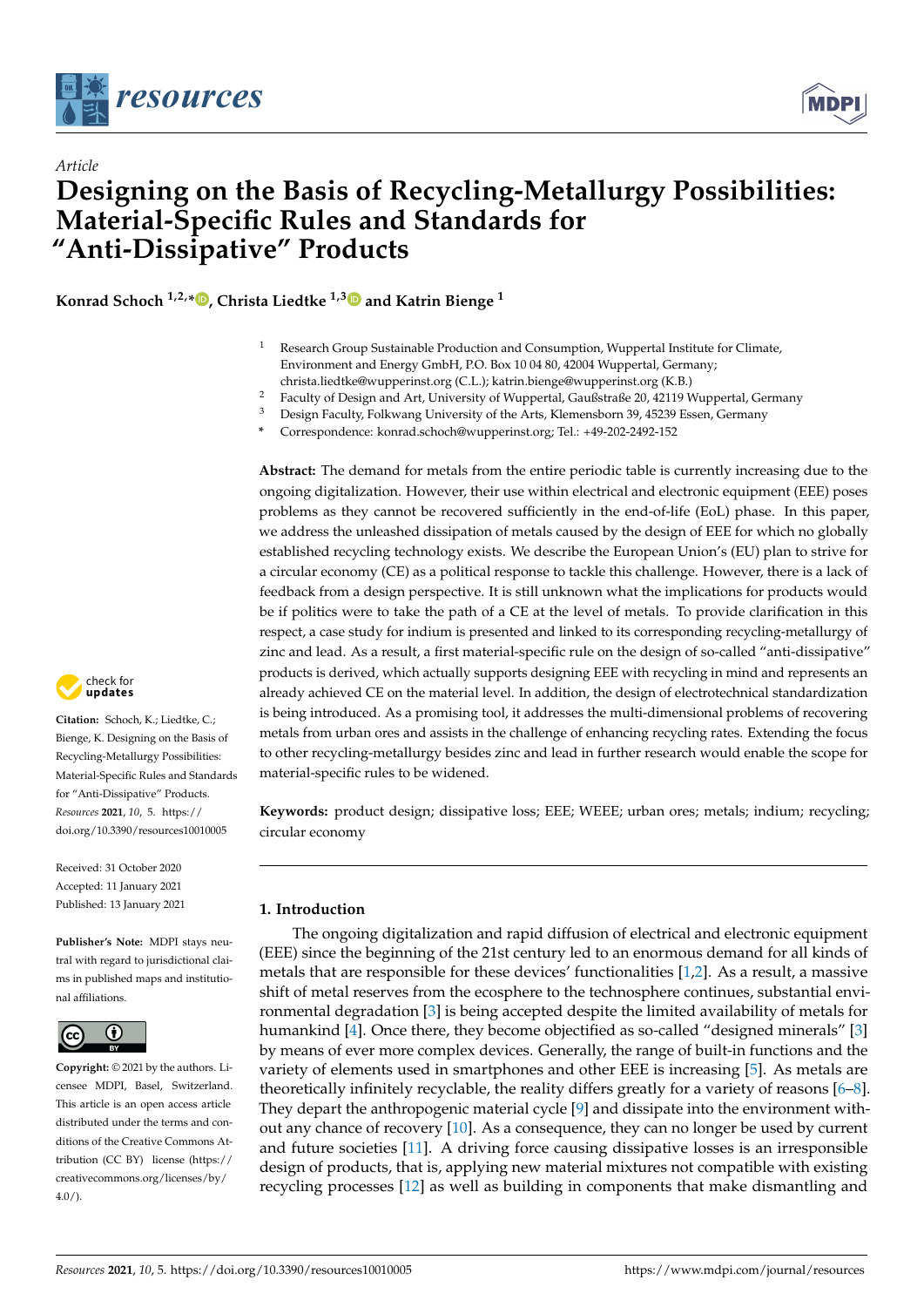material separation challenging or even unfeasible [\[10\]](#page-10-6). The 30–40% recycling efficiency [\[9\]](#page-10-5) of the Fairphone 2, probably the most sustainable smartphone [\[13\]](#page-10-9), is indicative (obviously no tests regarding recyclability of Fairphone 3 have been conducted to date). It must be stated that recycling technologies have not been able to keep pace with the development of advanced and complex products [\[10\]](#page-10-6). A trend of growing imbalance between technological (over-) development of EEE and metallurgical processes is becoming more apparent and shows up in the increasing volume of waste of electrical and electronic equipment (WEEE), one of the most rapidly rising waste streams in the world [\[14\]](#page-10-10). It has grown by >30% from 2005 to 2020 in the European Union (EU) [\[15\]](#page-10-11). Not to mention the fact that an end is far from being in sight as efforts continue to fully implement digital technology in the values of the EU [\[16,](#page-10-12)[17\]](#page-10-13).

#### *1.1. Legal Measures of the EU to Counteract Metal Dissipation*

The commitment against increasing dissipation of metals in the end-of-life (EoL) phase of EEE [\[18\]](#page-10-14) with rising WEEE and for improved recovery of metals from urban ores is partly expressed in the EU's ambitious plan to strive for a circular economy (CE). By means of specific measures, it is supposed to succeed in establishing "a well-functioning internal market for high quality secondary raw materials" [\[7\]](#page-10-15).

On this path of the EU, the waste hierarchy is of great concern. It is in general meant to protect the environment and human health from the effects of the resulting waste. In the corresponding Directive 2008/98/EC, the member states are called upon to facilitate highquality recycling of essential materials, such as metals. It argues for appropriate operating mechanisms such as reporting by the member states to the EU on the achievement or non-achievement of specified targets [\[19\]](#page-10-16).

Additionally, Directive 2002/96/EG on WEEE, which aims at preventing WEEE as a major objective, has been implemented into national law within the countries of the EU [\[20\]](#page-10-17). Key statements of amendment 2012/19/EU are an extension in the scope of validity from 2018 on to all EEE and a 5% increase of recycling and recovery rates by 2018 [\[21\]](#page-10-18). What is originally intended to be a worthwhile approach simultaneously turns out to be an enormous challenge for recycling technology. It has to face the already mentioned problems on different levels such as fast changes in product design, further miniaturization of components and thin functional layers, large numbers of construction materials, and furthermore the required recovery rate [\[22\]](#page-10-19). The producers of EEE are also partly addressed. In accordance with Article 4 of Directive 2012/19/EU, member states should stimulate producers and recyclers to cooperate and take measures to encourage the design and production of EEE, in particular with regard to facilitating the re-use, dismantling, and recovery of WEEE [\[21](#page-10-18)[,22\]](#page-10-19).

There are other initiatives that aim to improve sustainability issues within the scope of material circularity such as the Ecodesign Directive 2009/125/EC. The underlying idea aims at enhancing the design of EEE in order to achieve better recycling of metals [\[23\]](#page-10-20). Parameters are identified that refer to different phases of the entire life cycle of products to set general ecodesign requirements. At the EoL, possibilities for reuse, recycling, and recovery of material should be considered along with Directive 2002/96/EG. Ecodesign parameters for products are, for instance, the number of used materials and components, standard components applied, time needed for dismantling, materials suitable for re-use and recycling as well as easy access to precious components and materials. Implementing ecodesign parameters requires an improved information flow between designers, manufacturers, consumers, and recyclers [\[24\]](#page-10-21). The use of critical raw materials and aspects of the CE has been given more attention in preparatory studies carried out in accordance with the methodology for ecodesign of energy-related products (MEErP) [\[23\]](#page-10-20). The MEErP is being used to define policy instruments for decreasing the environmental impacts of energy-related products (ErP) within Europe. It was first published in 2005 and is utilized in the framework of Directive 2009/125/EC [\[25\]](#page-10-22).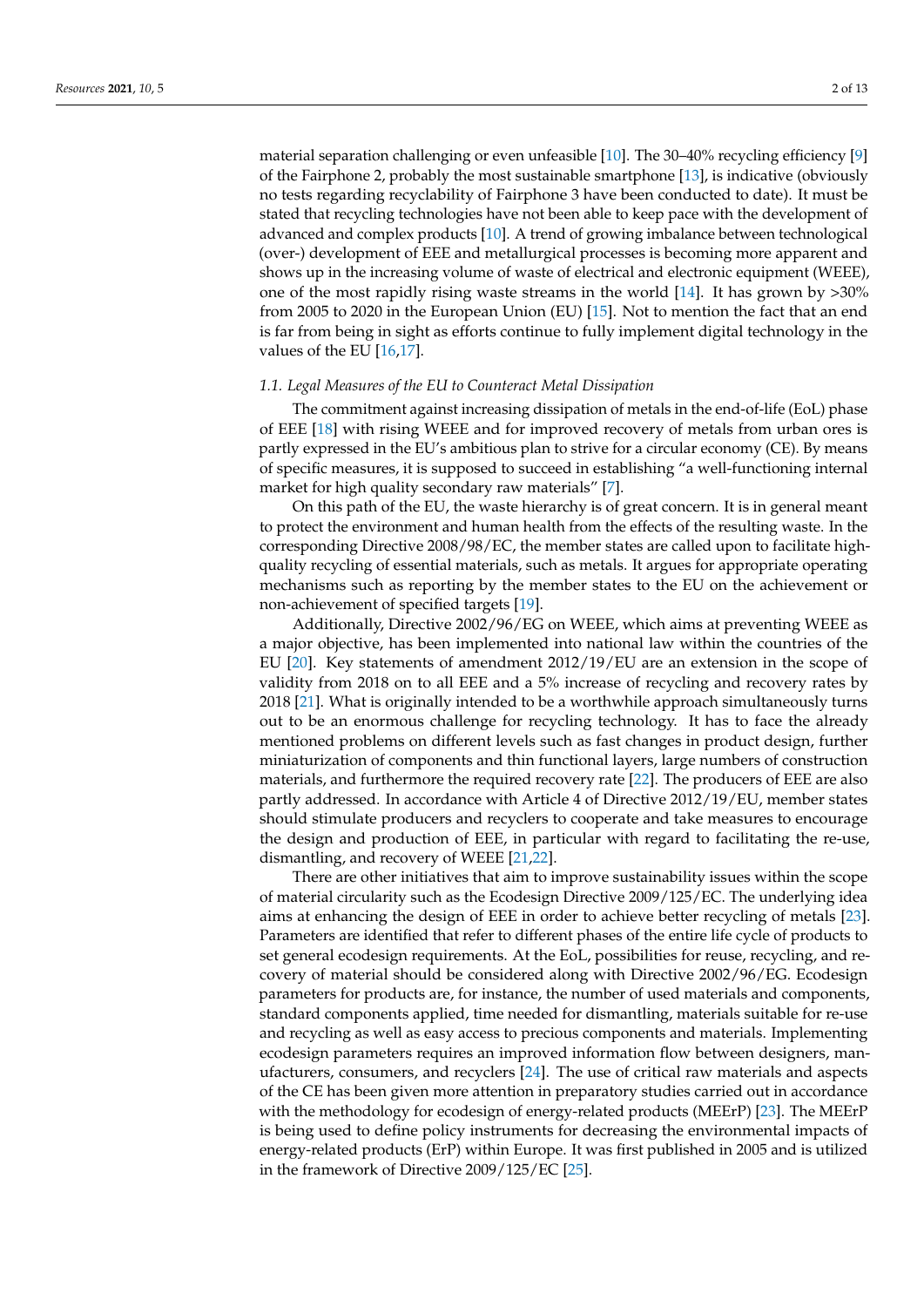However, there are no general requirements that guarantee an increasingly sustainable and closed-loop approach to all EEE placed on the market in the EU [\[7\]](#page-10-15). Beyond that, from the perspective of product design, nothing is directly imposed on the manufacturers [\[25\]](#page-10-22). One could even say that the willingness to change the design of EEE in order to counteract the dissipation of their inherent metals in the EoL phase is muted by certain legal requirements. An antagonism between rhetorical commitments with a CE in mind and actual legislative efforts appears, for example, in Article 15.5. of the Ecodesign Directive 2009/125/EC. Here it states that measures implemented by it should not have a negative impact on the functionality of EEE from the perspective of the users. In addition, corresponding producers should not be burdened with large administrative efforts [\[24\]](#page-10-21).

#### *1.2. WEEE as a Promising Urban Metal Ore*

From the political dimension previously introduced, we take a step forward and look at WEEE such as smartphones as a challenging yet promising urban metal ore. These devices are classified as "small IT and telecommunications equipment" within the scope of the WEEE Directive 2012/19/EU [\[21\]](#page-10-18). The average use-time for smartphones in industrialized countries is 2.7 years [\[26\]](#page-10-23). It describes the period of time between the first and the last use of an object by the same person, family, or organization and indicates that smartphones are being replaced more often than t-shirts [\[27\]](#page-10-24). The time of product exchange is not only being determined by designers and marketers but is reproduced and negotiated constantly in the interaction of all actors in the market [\[28\]](#page-10-25). Three levels of relative obsolescence, namely psychological, economical, and technological obsolescence, are known [\[29\]](#page-10-26). Some of the main reasons for smartphones being replaced are however limited device functionality, failure to meet the desired requirements, upgrades from the supplier as well as new, more attractive models on the market [\[27\]](#page-10-24). In addition to the availability, weight, number, and type of products, their above-mentioned material composition determines the urban mine, which is a source of resource recovery.

Various other factors influence the technological and economic potential to recover metals from these modern mines, especially rapid changes in the design of EEE. As a matter of fact, the possibility of recycling and recovering metals varies as a function of time. Whenever rapidly changing technological innovations are introduced by manufacturers and when products or their components are replaced, recyclers face major challenges in adapting their recycling technology to the new product characteristics. This is clearly evident in the case of display technology, where liquid crystal display (LCD) technology has been replaced by organic light emitting diode (OLED) technology [\[8](#page-10-4)[,30\]](#page-10-27).

WEEE contains >50 elements in various mixtures and phases [\[6,](#page-10-3)[8\]](#page-10-4). From a technological point of view, smartphones have become more functional over time, which has led to an increase in energy demand, storage capacity, and materials required [\[31\]](#page-10-28). Even >60 elements are being used to design advanced electronics such as smartphones [\[32\]](#page-11-0). Several of them are defined as "critical" by the EU due to supply shortage risks and their economic impact, which is higher than for most other commodities [\[33\]](#page-11-1). These include antimony, baryte, beryllium, bismuth, cobalt, gallium, germanium, hafnium, heavy rare earth elements (HREEs), indium, lithium, light rare earth elements (LREEs), niobium, platinum-group elements (PGEs), tantalum, titanium, and tungsten [\[34\]](#page-11-2). Although the quantity of each element in a smartphone may seem minor on its own, the combined environmental burden of extracting and processing these valuable metals the phone contains is enormous with 7 billion devices produced globally between 2007–2016 [\[32\]](#page-11-0).

A closer look at the metal indium, which is used as a semiconductor in displays, reveals the relevance of this. While the content per device is only 0.1 g, the content of all smartphones manufactured since 2007 adds up to 71 tons [\[31\]](#page-10-28). This represents the total refinery production of Japan in 2018 or  $~10\%$  of the global share in the same year [\[35\]](#page-11-3). Other studies such as the project of prospecting secondary raw materials in the urban mine and mining waste (ProSUM) show that the amount of indium used in all screens in European stocks in 2015 is as high as 150 tons [\[23\]](#page-10-20). Given this considerable quantity of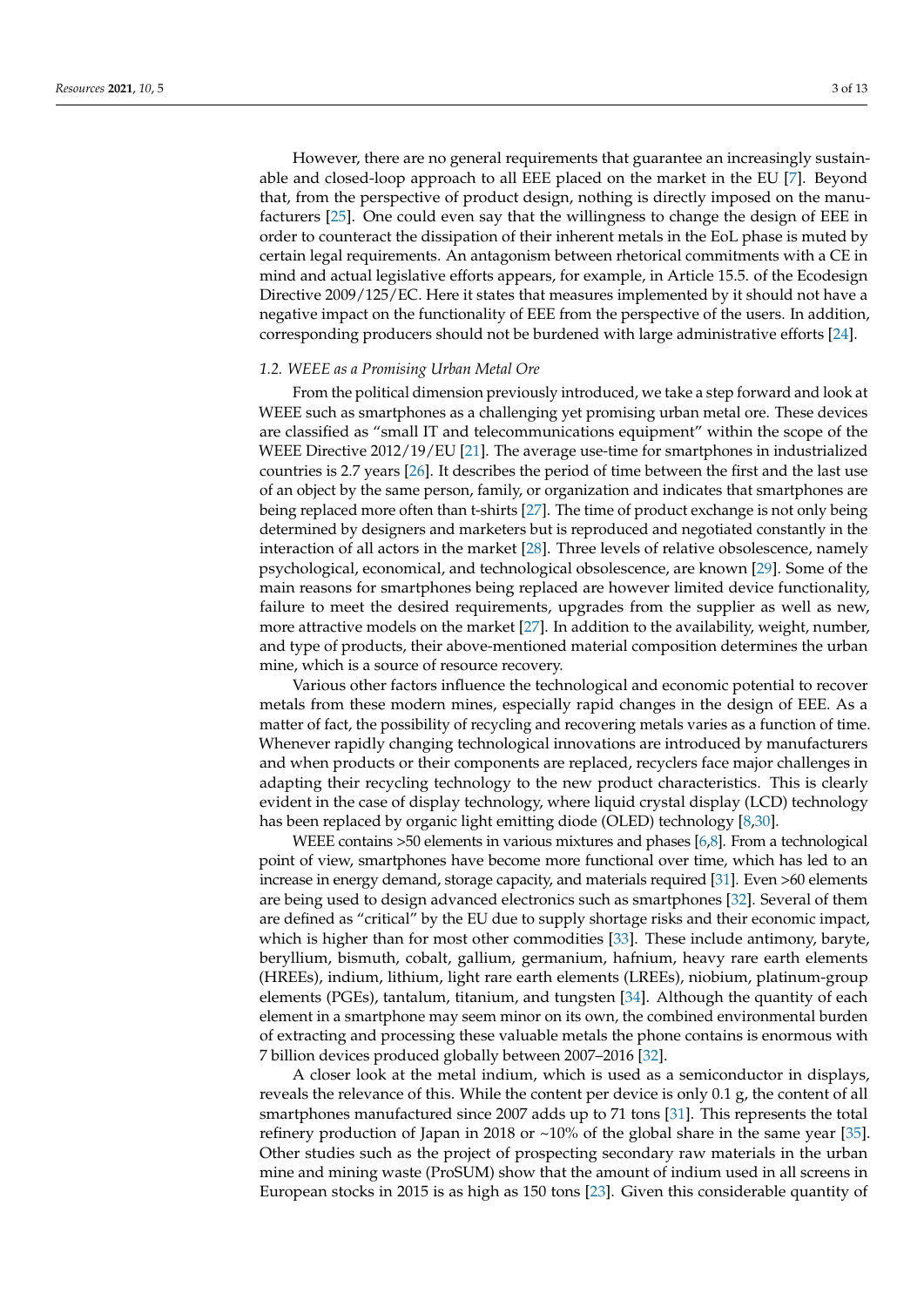metals used, some studies already speak of a considerable raw material treasure in the drawers of German households [\[36\]](#page-11-4).

WEEE is one of the most rapidly rising waste streams in the world [\[15\]](#page-10-11) with unpredictable growth potential: the number of devices sold is projected to be 0.6 per capita in 2035, almost twice the amount sold in 2012 (0.35 per capita) [\[37\]](#page-11-5). On a global average, up to 18 metals can be currently recovered from urban mines at a rate of >50%. These include titanium, niobium, chromium, manganese, rhenium, iron, cobalt, rhodium, nickel, palladium, platinum, copper, silver, gold, zinc, aluminum, tin, and lead [\[38\]](#page-11-6).

As one of the largest sink of raw materials, WEEE is of global interest [\[22\]](#page-10-19) especially regarding critical raw materials and minerals from conflict-affected and high-risk areas [\[31\]](#page-10-28). Given this background, the problem of metal dissipation from EEE in their EoL phase, as described above, is not exclusively a problem in environmental terms. Rather, it is a promising challenge that attracts large quantities of valuable metals as well as a lot of money [\[39\]](#page-11-7). From this point of view, it is worthwhile to look more energetically for new strategies and concepts such as the CE, which ideally enable the recovery of the raw material treasure from urban ores.

#### *1.3. Implications for the Design of EEE*

It remains to be seen what the long-term effects of the introduced political measures, which currently have to be implemented mainly by the recyclers, will be. Nevertheless, a look at the rate of circular material use [\[17\]](#page-10-13) already shows how far removed reality is from the ideal situation promoted by the EU. This was examined in detail [\[9\]](#page-10-5) using the product-specific approach, which led to the above-mentioned recycling efficiency of Fairphone 2.

Recycling of EEE is an important key for enhancing environmental sustainability, as it not only offers the possibility to prevent the dissipation of metals to a substantial degree but overall has fewer environmental impacts than the primary production of metals [\[9](#page-10-5)[,17\]](#page-10-13). However, recycling processes would need to be considered as a basis at the beginning of product design if the path towards a CE at the material level is to be taken by the EU.

Otherwise, the recycling technology would permanently lag behind the rapid technological progress of EEE, resulting in the loss and/or increased use of resource-intensive and critical metals. The described challenge of urgency is therefore framed within the general context of scientific evidence that resource use related to present European production and consumption patterns put at risk the Earth's vital systems and thus society and the very basis of economic development [\[40\]](#page-11-8). Indications that mankind is at the edge of its terrestrial possibilities of existence are nothing new, but have been projected for a long while [\[41](#page-11-9)[,42\]](#page-11-10) and have led to measures assessing environmental impact intensities on the micro level such as the concept of material input per service unit (MIPS) [\[43](#page-11-11)[,44\]](#page-11-12).

#### **2. Building a Material-Specific Knowledge Base**

#### *2.1. Case Study*

The EU's plan to strive for a CE lacks feedback from a design perspective. It is not yet known for which products a CE is already appropriate and for which it is not. Furthermore, there is still a need to provide sufficient guidance on the remaining possibilities of how metals can be used in products. To provide clarification in this respect, we will use this paper to derive initial knowledge for the design of products. For this purpose, the case study of indium tin oxide (ITO), as a relevant application in EEE, is used to link product design directly to the field of recycling-metallurgy and to the assessment of the underlying Metal Wheel's potential [\[8\]](#page-10-4) as a possible basis for designing products such as EEE.

#### *2.2. Methodological Approach*

Figure [1](#page-4-0) reflects our general methodological approach. We start with the processes of recycling-metallurgy as reflected in the Metal Wheel. From this basis, we derive all possibilities for a CE, that is, the mainly recoverable elements. According to the case study,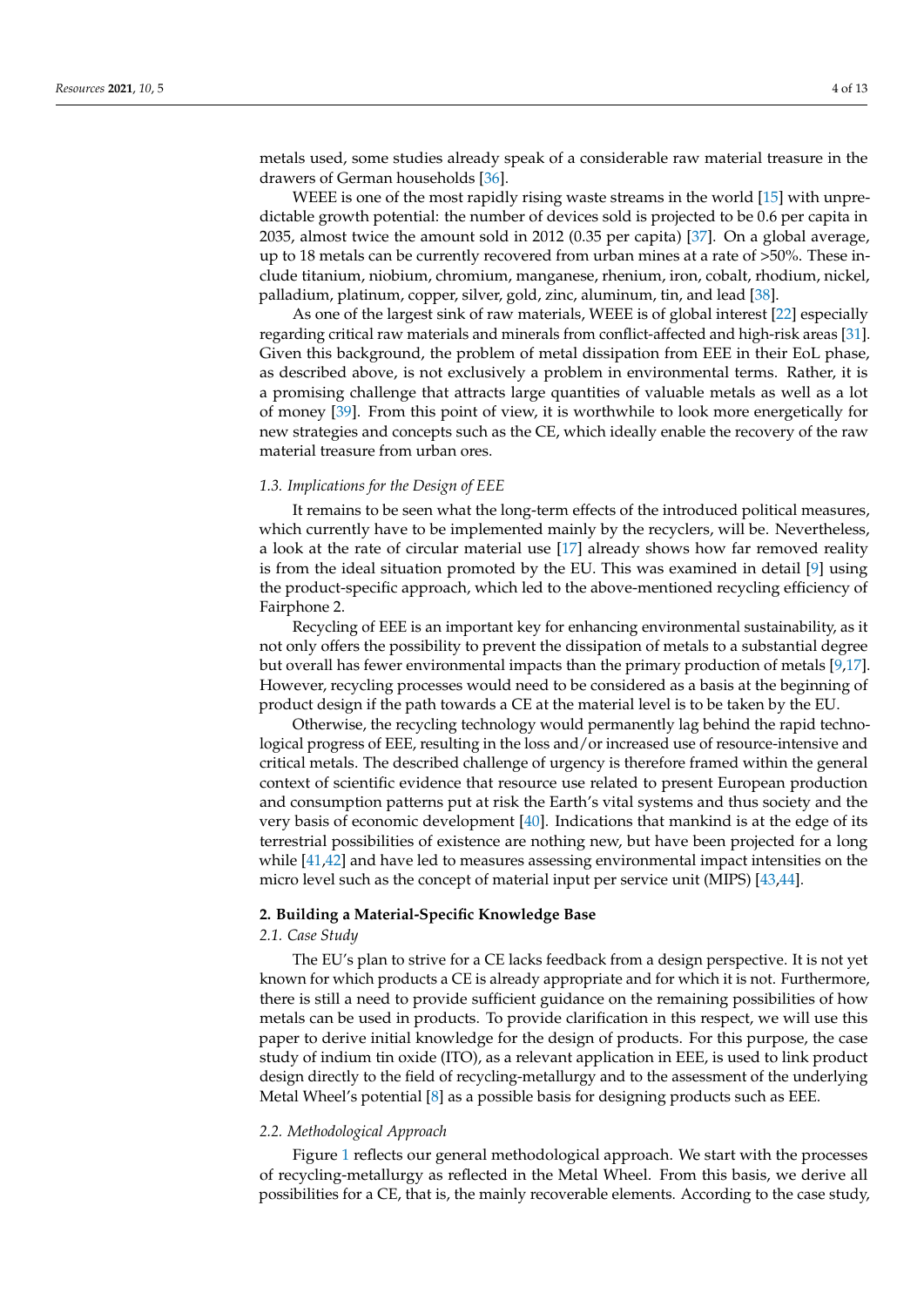this usually concerns the metallurgical infrastructure of zinc and lead, as corresponding carrier metals [\[8](#page-10-4)[,18](#page-10-14)[,22\]](#page-10-19). This scope enables us to identify possible functional connections, called material-specific rules. These are considered to be ingredients of "anti-dissipative" products, which would represent an already achieved CE on the material level. Furthermore, the design of electrotechnical standardization is being introduced as a possible tool in order to additionally support the ideally dissipation-free circulation of metals in the EoL phase of products within a CE.

<span id="page-4-0"></span>

**Figure 1.** Our methodological approach is based on recycling-metallurgical processes as reflected in the Metal Wheel [\[8\]](#page-10-4). The further steps are as follows: Deriving mainly recoverable elements; Referring to a specific segment (Zn-Pb metallurgy in our case); Identifying functional connections (material-specific rules within a CE); Providing feedback to product design and politics; Designing standards.

#### *2.3. Metal Wheel*

As a widely known illustration based on the processes of primary metallurgy, the Metal Wheel maps the recycling physics and shows what actually happens with metals included in EoL devices when they are brought into the processes of their carrier metals. A distinction is hereby made between interlinked hydro- and pyrometallurgy as well as electrorefining/winning infrastructure. Each of the included segments constitutes the entire refinery infrastructure for a carrier base metal refinery [\[8\]](#page-10-4). There are a number of different possibilities to link the individual segments of the Metal Wheel in order to recover a larger range of metals. The integrated precious metal copper-lead-nickel metallurgy of Umicore [\[22](#page-10-19)[,45\]](#page-11-13) as well as the multi metal mining of Aurubis [\[46\]](#page-11-14) are examples of this. For the purpose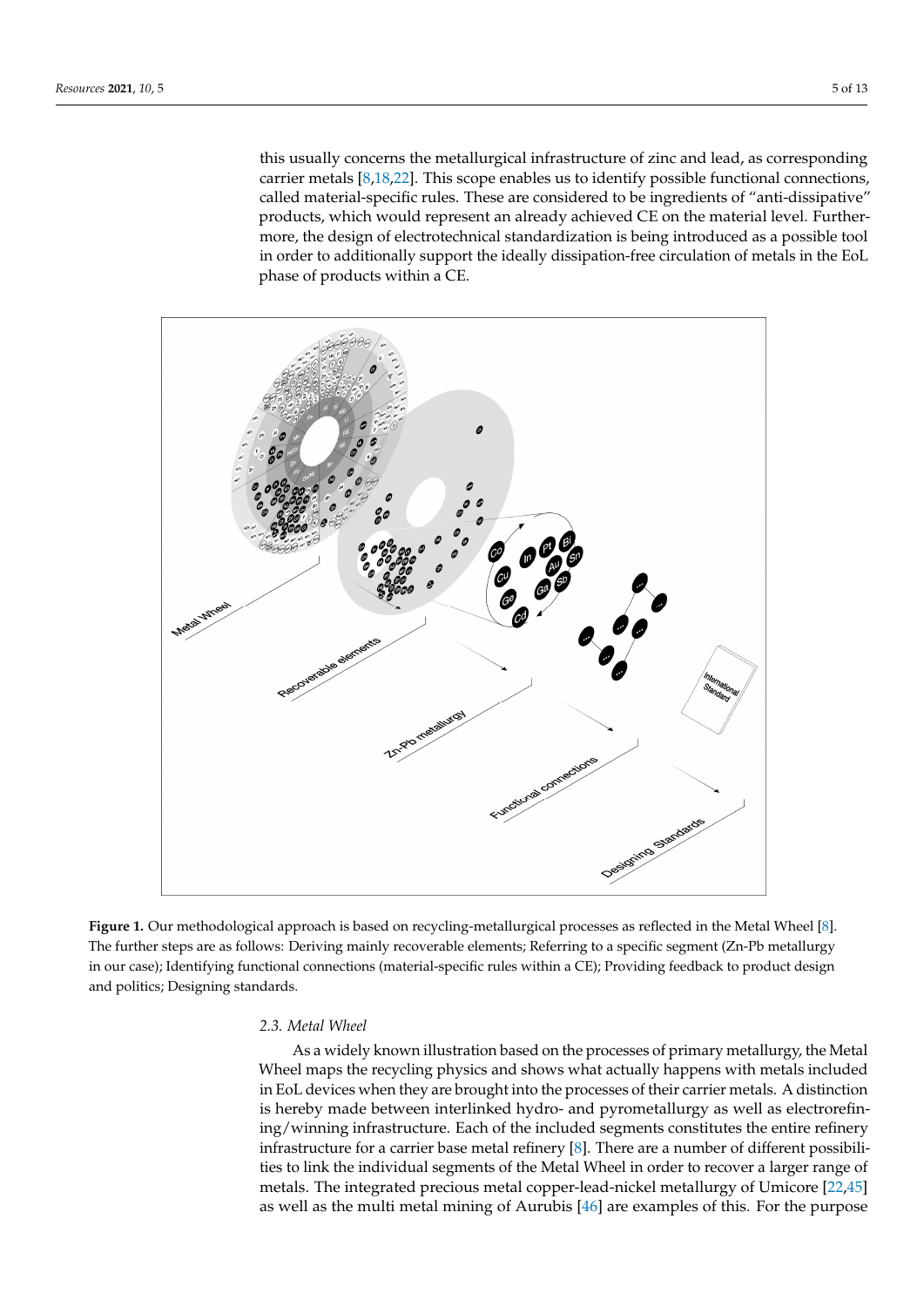of our case study, we focus solely on the Zn-Pb metallurgy as it is the common and most appropriate system for ITO recycling [\[47,](#page-11-15)[48\]](#page-11-16).

## *2.4. Electrotechnical Standards 2.4. Electrotechnical Standards*

Panels in charge of electrotechnical standardization exist at different levels. In na-Panels in charge of electrotechnical standardization exist at different levels. In national terms (e.g., in Germany) this is the task of the competence center for electro-technical standardization (DKE). The European committee for electrotechnical standardization (CEN-ELEC) is responsible for the European market in close cooperation with the international organization for standardization (ISO) and the international electrotechnical commission (IEC) for EEE at a global scale  $[49]$ .

Generally, the potential of standards to actively support a CE has already been rec-Generally, the potential of standards to actively support a CE has already been rec-ognized [\[50\]](#page-11-18). Particular focus is on the level of use and circulation of materials, that is, the aspects of material efficiency [\[51\]](#page-11-19). The technical committee 111 (IEC TC 111) globally covers the area of "environmental standardization for electrical and electronic products and systems". In this respect, its aim is to prepare guidelines and horizontal standards to be elaborated with product committees that improve the recycling and EoL management of products in terms of a CE [\[52\]](#page-11-20). products in terms of a CE [52].

#### **3. Findings**

## *3.1. Challenges Associated with ITO 3.1. Challenges Associated with ITO*

The metal indium has its main application in the production of ITO, a mixed oxide The metal indium has its main application in the production of ITO, a mixed oxide consisting of 90% In<sub>2</sub>O<sub>3</sub> and 10% SnO<sub>2</sub> used in flat panel displays and touch screens of smartphones [\[53](#page-11-21)[,54\]](#page-11-22). Taking into account the atomic mass, ITO contains 74% indium. As a cross-sectional technology, flat panel displays are used within different devices. Their sizes a cross-sectional technology, flat panel displays are used within different devices. Their vary depending on the device they are used in and range from small scale versions in smartphones to large scale versions in monitors. There are also various technological<br>
in the smartphones in the state of the state of the state of the state of the state of the state of the state of the state of the state specifications using ITO as an essential electrode layer [\[37\]](#page-11-5). Global refinery production of indium in 2006 was 580 tons [\[55\]](#page-11-23). By 2030, its demand is supposed to increase by a factor of  $55$ ,  $15/11 \times 2200$  to  $n_{\text{max}}$  and  $n_{\text{max}}$  and  $n_{\text{max}}$  and  $n_{\text{max}}$  and  $n_{\text{max}}$  and  $n_{\text{max}}$  and  $n_{\text{max}}$  and  $n_{\$ factor of  $\sim$ 5.5 [\[56\]](#page-11-24) to 3300 tons as Figure [2](#page-5-0) shows. Indiums share of use as ITO in display techtechnology is predicted to increase from 230 tons in 2006 to 968 tons in 2030 [\[57\]](#page-11-25) after indium production has already increased by a factor of four from  $1994$  to  $2006$  [\[55\]](#page-11-23). production has already increased by a factor of four from

<span id="page-5-0"></span>

Figure 2. Historical production of indium at the global scale from 1994 to 2018 [\[55\]](#page-11-23). Demand outlook indicates an increase by a factor of ~5.5 until 2030 (3300 tons) [\[56\]](#page-11-24) (average of range), compared to global production of indium in 2006 (580 tons). global production of individual production of individual production of individual production  $\frac{1}{2000}$  (580 tons). increase by a factor of ~4 from 2006 (230 tons) until 2030 (968 tons) [57] (average of range). Indiums share in display technology is predicted to increase by a factor of ~4 from 2006 (230 tons) until 2030 (968 tons) [\[57\]](#page-11-25) (average of range) (own illustration based on [\[57\]](#page-11-25)).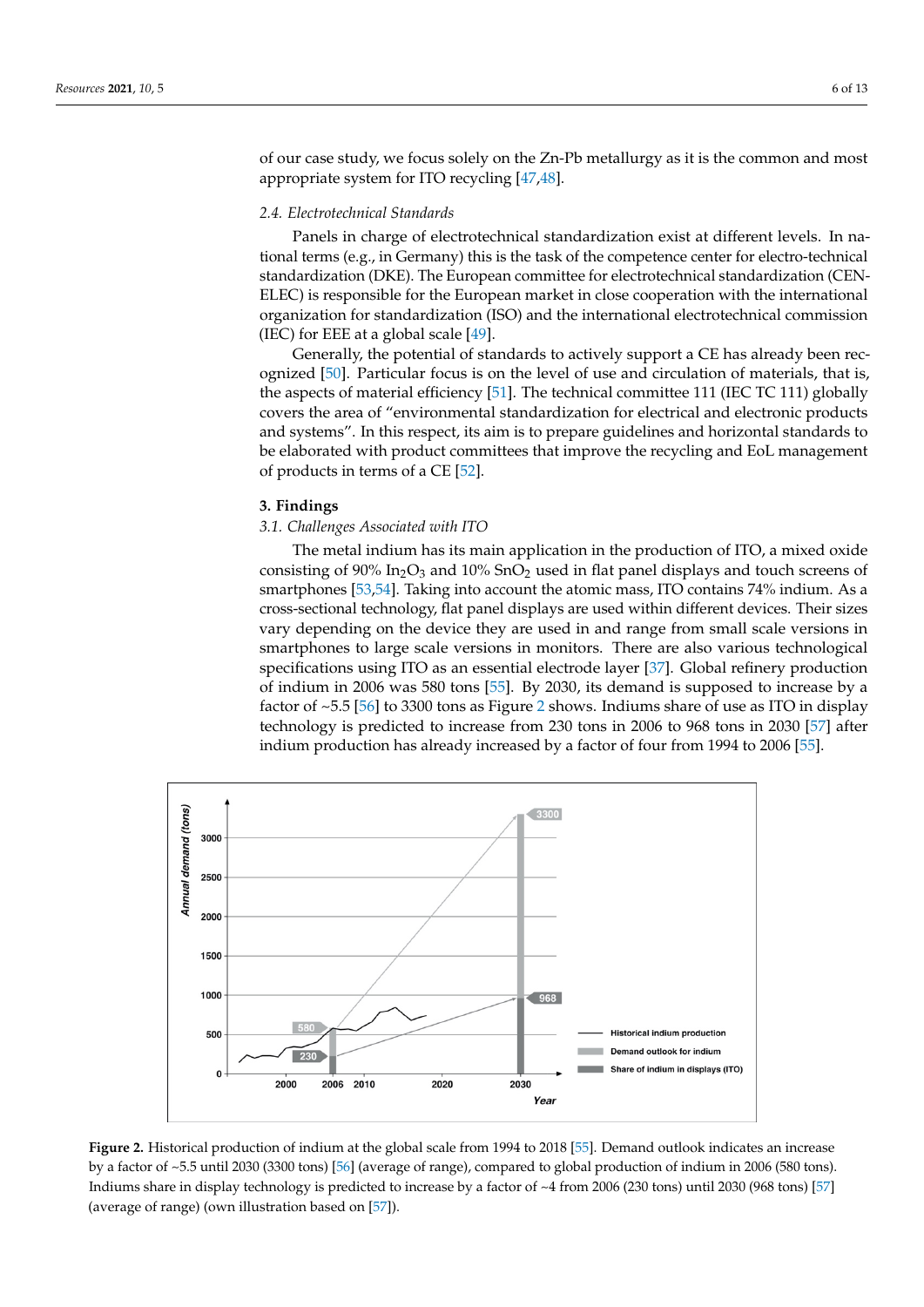In low concentrations, indium is mainly contained within polymetallic ores in the earth's continental crust such as sphalerite (ZnS) (up to 0.1%). In smaller quantities, it is also found in other ore minerals such as chalcopyrite ( $CuFeS<sub>2</sub>$ ), digenite ( $Cu<sub>9</sub>S<sub>5</sub>$ ), stannite  $(Cu_2FeSnS_4)$ , and cassiterite  $(SnO_2)$  [\[4\]](#page-10-1). Usually, >95% [\[58\]](#page-11-26) of indium is recovered as a by-product [\[59\]](#page-11-27) during zinc production from sphalerite [\[35\]](#page-11-3). Therefore, its availability is directly dependent and linked to zinc production [\[54](#page-11-22)[,60\]](#page-11-28). Obtaining indium is associated with high environmental burdens as its characterization factor raw material input ( $CF_{RMI}$ ) indicates a total material requirement of 3334 kg/kg, which is five times greater than the amount for lithium and even 21 times greater than that for copper [\[61\]](#page-11-29).

In the particular case of indium, the main part of the material stream used is currently not recyclable. This is due to the fact that on the one hand recycling is not economically viable as a result of technology and economic barriers, such as a decline in the quality of the materials or low economic benefits compared to costs of recycling [\[10\]](#page-10-6). On the other hand, there is the fundamental reason that designed and artificial "minerals" used in urban ores [\[3\]](#page-10-0) are mixed together in such a complex way that their immanent metals become inseparably connected [\[8\]](#page-10-4).

Therefore the recycling rate of indium is  $<1\%$  [\[38\]](#page-11-6), implying irreversible dissipative losses of indium for current and future generations [\[11\]](#page-10-7). The EU agrees on the importance of minerals and metals for the transition of all industrial sectors towards a CE [\[62\]](#page-12-0). Mainly for reasons of economic relevance and supply risk, indium has been declared a critical resource by the EU [\[34\]](#page-11-2). It should be noted that many other factors influence how the notion of criticality is assessed. Political developments, export restrictions by governments, wars, and civil unrest or sudden increases in demand render the notion of criticality dynamic [\[63\]](#page-12-1).

A closer look at the metallurgical processes of indium recycling and asking whether or not the use of ITO as a transparent semiconductor in flat panel displays and touch screens of smartphones is justified in terms of a CE seems worthwhile.

### *3.2. Possibilities of Zn-Pb Metallurgy*

While the recycling of ITO is not really practiced for the above-described reasons, it is nevertheless possible as demonstrated in the Metal Wheel [\[8\]](#page-10-4) (and reflected in Figure [1\)](#page-4-0) using the most appropriate metallurgical infrastructure of zinc and lead, as corresponding carrier metals [\[8,](#page-10-4)[18,](#page-10-14)[22\]](#page-10-19). The conventional production of primary zinc contains steps for hydrometallurgical removal of indium from leach solution [\[47\]](#page-11-15), potentially recovering >95% of indium [\[48\]](#page-11-16). Therefore, the existing zinc production infrastructure provides access to recover indium from secondary sources. Aimed at ITO recycling, but equally valid for the steps within zinc production, other procedures describe a sulfide precipitation step for the removal of tin out of the leaching solution as well as a zinc cementation step for depositing indium, reaching an even higher indium recovery rate (>99%), which can ensure significant economic value and practicality [\[64\]](#page-12-2). All further derived possibilities of the Zn-Pb metallurgy for designing EEE and generally products in terms of a CE on the material level are shown in Figure [3.](#page-7-0) In total, 11 elements can be obtained that are compatible with the carrier metals zinc and lead and therefore are recoverable in subsequent processing steps. This again results in possible functional connections such as ITO, which are considered to be the scope for designing "anti-dissipative" components and products within a CE.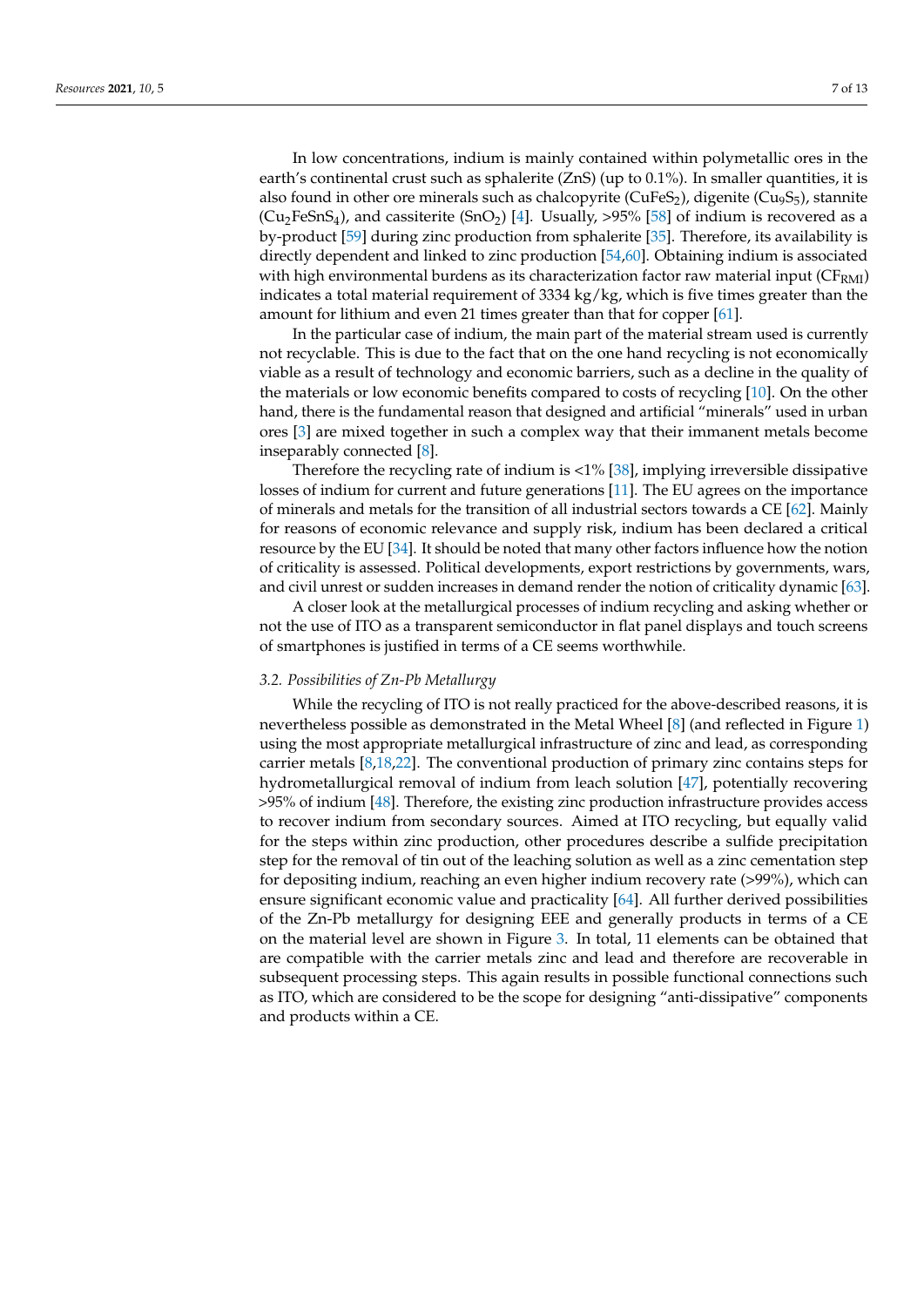<span id="page-7-0"></span>

**Figure 3.** Zn-Pb metallurgy [\[8\]](#page-10-4) possibilities provide material-specific rules on designing "anti-dissipative" functional connections (In-Sn) within EEE such as flat panel displays and touch screens of smartphones. The use of ITO would be appropriate in terms of a CE. Standards at a global scale could support the circulation of indium and tin.

#### *3.3. Electrotechnical Standards Improve ITO Recycling*

In general, four key actions are at the center of designing a standard. It starts with the submission of an idea with respect to a standardization proposal, which a panel at the national level (e.g., DKE in Germany) decides on accepting. Secondly, the draft standard can be developed together with a group of experts and then submitted to the public for comments. Within a certain period of time (2–4 months), anyone has then the right to submit suggestions or even oppositions to the draft prepared. The national panels such as the DKE then take the drafts forward to the CENELEC and to the IEC. In case there are no substantial modifications or oppositions, the responsible working group can complete the manuscript in a last step and prepare it for inclusion in the corresponding body of standards [\[65\]](#page-12-3). Since anyone can submit an application for standardization or even raise objections during its process, it opens up the opportunity for anyone, that is, the general public to participate in political discourses and thus in resource-related issues that would support the recovery of metals from urban ores. As described above, specialized panels such as the IEC TC 111 have been established to promote the implementation of standards within a CE for improved recycling of metals from urban ores [\[66\]](#page-12-4).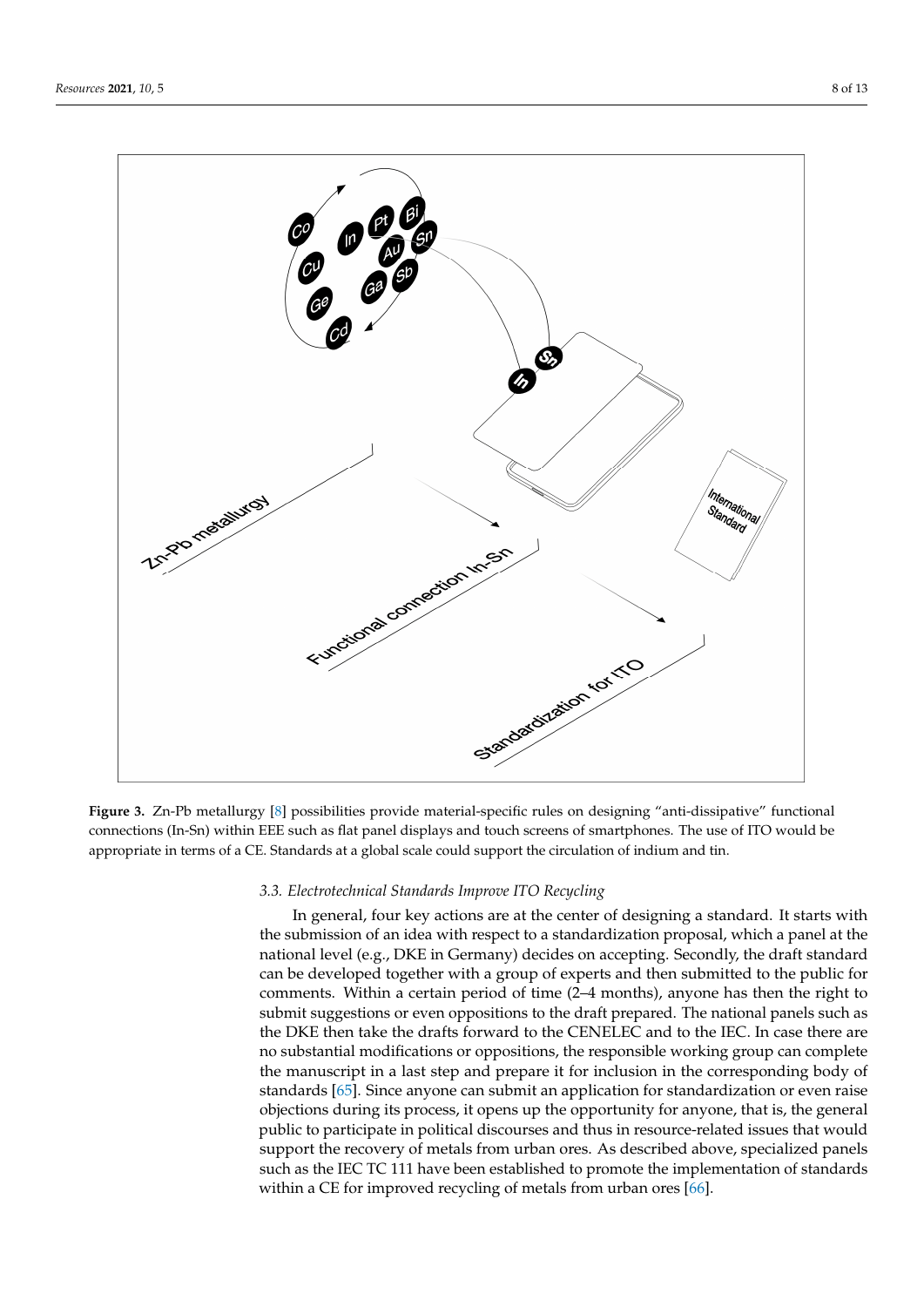This paper proposes the design and promotion of electrotechnical standards at the global scale for EEE components based on their corresponding and common metallurgical infrastructure, that is, defining a compatible material composition of specific components. Coming from the above-described case study, a standard for flat panel displays and touch screens containing ITO, as is the case for smartphones, would have to be established. At different levels, this could address the current multi-dimensional problems of recovering metals from urban ores such as indium and assist in the challenge of enhancing recycling rates [\[3\]](#page-10-0) as follows:

(a) international alignment and harmonization with established recycling processes would increase the mass as well as the long-term availability of materially identical components, which could make it more economical to recycle WEEE at all; (b) a major challenge for dismantling centers is to sort components according to their material composition along the right paths in order to enable recycling by type. Materially standardized and moreover clearly and permanently marked components could provide clarity here; (c) if several manufacturers were to use the same components in their products, that is, if different components were reduced to a common level, the price for their production could decrease due to larger order volumes from suppliers. Besides this would also be beneficial in terms of repair prior to recycling, as users would more easily obtain spare parts that are interchangeable between equipment from different manufacturers.

#### **4. Discussion**

By directly linking the case study to the corresponding recycling-metallurgical processes, the following three important findings could be obtained: (a) the use of certain functional connections within EEE such as ITO are suitable and constitute the basis for their appropriate design in the sense of a CE; (b) vice versa, certain connections are most likely exclusive in principle, meaning that their direct functional connections among metals are not compatible with the available recycling-metallurgical processes. As long as these are in use, recovering desired metals from urban mines will not be possible for current and future generations and thus a CE will remain a distant future; (c) designing standards of appropriate functional connections such as ITO represents a promising tool in order to improve the recycling of inherent metals.

#### *4.1. Limitation: The Idea of "Anti-Dissipative" Products*

Despite all the enthusiasm for striving towards a CE by the EU [\[7\]](#page-10-15), which would imply the design of "anti-dissipative" products on the material level, it must be kept in mind that metal dissipation for thermodynamic reasons is quite natural. It occurs not only in the EoL phase but even along the entire life cycle of a product [\[2](#page-9-1)[,9,](#page-10-5)[18\]](#page-10-14). The ideal of a CE is therefore not a goal that can really be achieved. Therefore, the focus tends to be on narrowing and minimizing dissipative losses, which certainly is essential to ensure that future generations are not denied access to the urban mines produced today.

#### *4.2. Differentiation: With Material-Specific Rules towards a CE*

The product-specific approach of Design for Recycling (DfR) is based on the recyclability profile of given products and provides guidelines that support the circulation of their respective ingredients. In essence, it seeks to identify the optimal recycling-metallurgical infrastructure that can ensure the recovery of metals from WEEE [\[67](#page-12-5)[,68\]](#page-12-6). In this respect, setting up generalized rules on how to design products with recycling in mind is contradictory due to the increasingly complex and individual nature of each product [\[3,](#page-10-0)[8\]](#page-10-4).

However, the DfR approach does not provide information on what is possible from the perspective of product design in terms of a CE. If information is to be provided from a design perspective, products would have to be designed and tested from the very beginning on the basis of recycling-metallurgical processes. This implies that designers would have to consider these recycling-metallurgical premises within their design processes. To do so,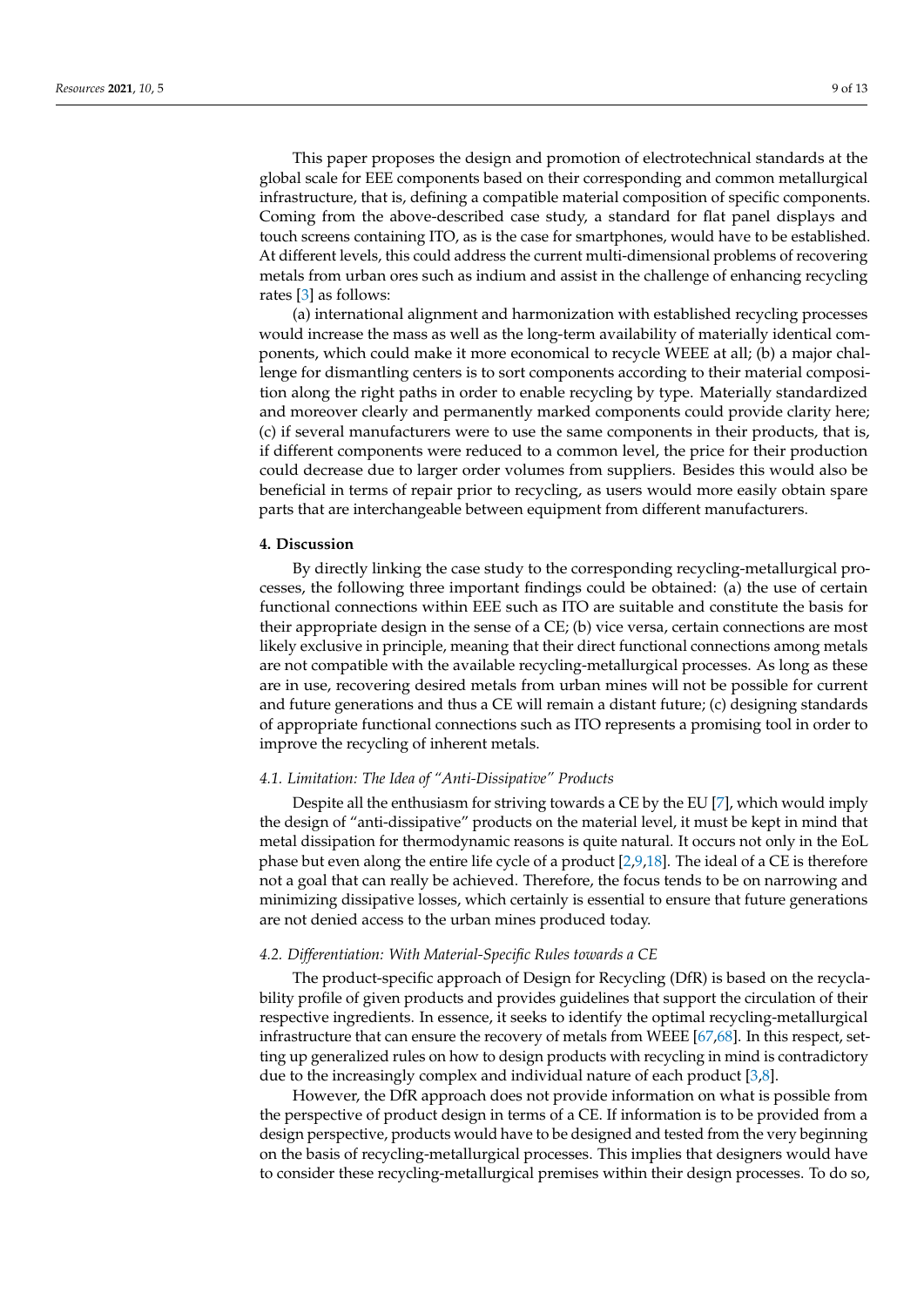they would need material-specific rules. Using this knowledge, they could design and test "anti-dissipative" products from a CE perspective.

#### *4.3. Conversation: Standards for Resource Management and Regulation*

An electrotechnical standard is proposed in this research that aims at a material harmonization of flat panel displays and touch screens within smartphones that are based on the use of ITO. In this respect, the chosen case study is appropriate as technological development in the field of pixel density of screens has reached such a high level that the human eye is no longer able to recognize individual pixels. Significant further technological enhancement of the resolution is not to be expected as it would not make any difference to the human eye.

In general, highly developed technologies can be strengthened and protected by implementing standards. This enables companies to focus their innovation efforts on other areas. It opens up the possibility for recyclers to plan their recycling processes in the long term and helps political actors to regulate resource management when times of crisis require short-term access to urgently needed resources such as critical metals. It would furthermore counteract the fact that urban ores are not yet reliable sources of raw materials because their material compositions are frequently changing at short intervals due to the rapid pace of technological progress in product design [\[8\]](#page-10-4).

#### **5. Conclusions**

Metals and their functional connections such as ITO play a major role in the ongoing digitalization. Additionally, they are crucial for economic strategy [\[2\]](#page-9-1) and are an essential factor in achieving the sustainable development goals (SDGs) by the United Nations (UN) [\[69\]](#page-12-7). As the demand for metals from the entire periodic table is increasing, it is important to understand their recyclable properties. Thus, design decisions can be made that prevent metals from dissipating.

In this paper, we have linked the specific case study of ITO to its corresponding recycling-metallurgical system. This has enabled us to demonstrate, that the use of ITO as a transparent semiconductor within flat panel displays and touch screens of smartphones is indeed possible in terms of a CE. The establishment of standards could furthermore improve the recycling efficiency of inherent metals and the economical motivation for their recycling. This first derived material-specific rule can support the process of product design in terms of a CE. In addition, it can be used to signal politics that it might be appropriate to strive for a CE in this specific case of ITO. Our findings emphasize the importance of further research in this area. Extending the focus to other recycling-metallurgical infrastructures besides zinc and lead would enable the scope for material-specific rules to be widened. This could result in the identification of whole products for which CE ambitions at the material level are already possible today and those for which it is not.

**Author Contributions:** K.S. wrote the paper. He developed the concept, methodological approach and structure. He managed the review process and created the figures. C.L. supported especially in developing the methodological approach. K.B. mainly assisted in setting up the paper's structure. Both supervised the overall process. All authors have read and agreed to the published version of the manuscript.

**Funding:** This research received no external funding.

**Data Availability Statement:** Data is contained within the article.

**Conflicts of Interest:** The authors declare no conflict of interest.

#### **References**

- <span id="page-9-0"></span>1. European Environment Agency. *Europe's Consumption in a Circular Economy: The Benefits of Longer-Lasting Electronics*; European Environment Agency: Copenhagen, Denmark, 2020.
- <span id="page-9-1"></span>2. Exner, A.; Held, M.; Kümmerer, K. Einführung: Kritische Metalle in der Großen Transformation. In *Kritische Metalle in der Großen Transformation*; Exner, A., Held, M., Kümmerer, K., Eds.; Springer: Berlin/Heidelberg, Germany, 2016; pp. 1–16.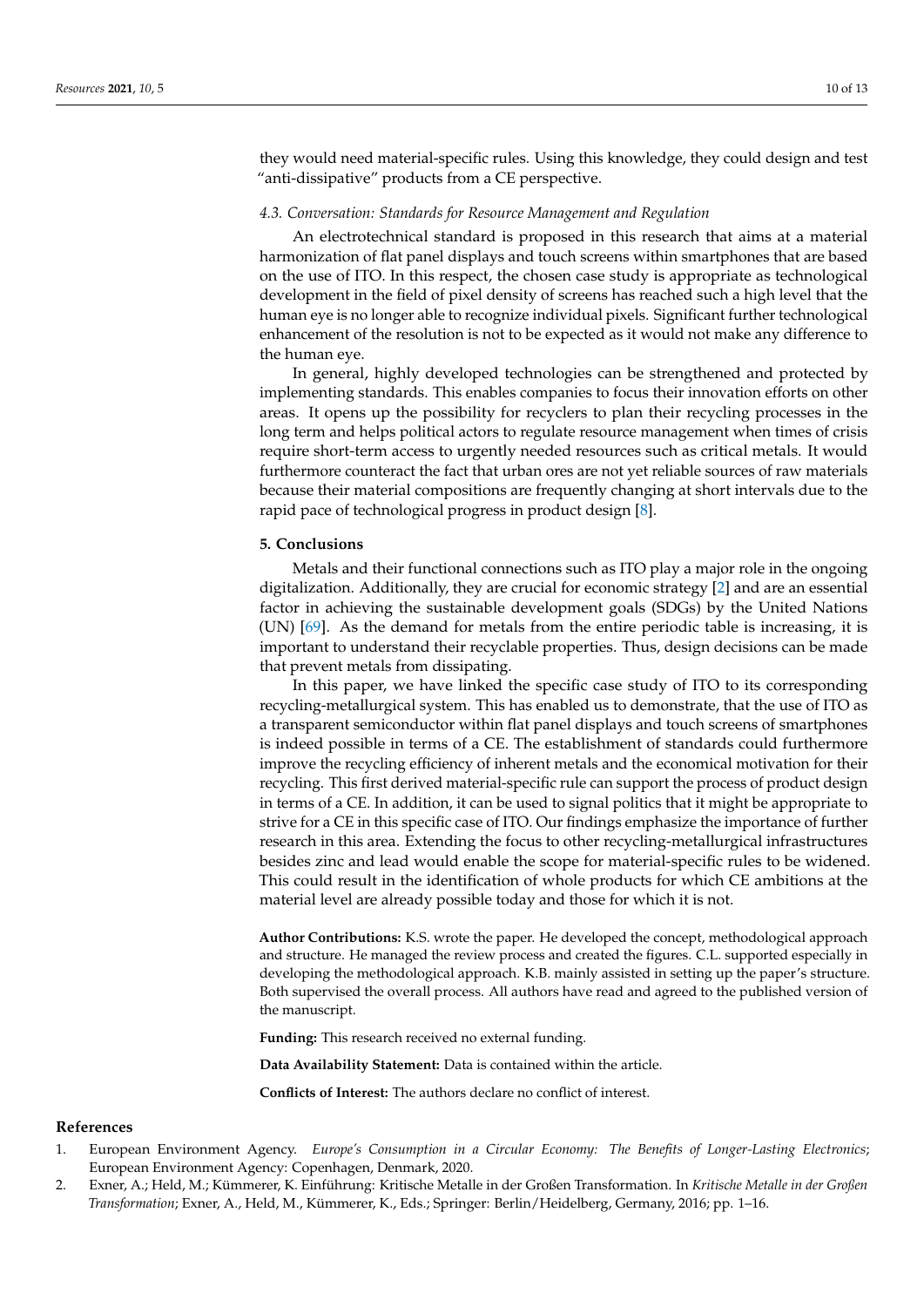- <span id="page-10-0"></span>3. Reuter, M.A.; Hudson, C.; Van Schaik, A.; Heiskanen, K.; Meskers, C.; Hagelüken, C. *Metal Recycling: Opportunities, Limits*, Infrastructure, A Report of the Working Group on the Global Metal Flows to the Inter- National Resource Panel; UNEP, Ed.; United Nations Environment Programme: Nairobi, Kenya, 2013.
- <span id="page-10-1"></span>4. Neukirchen, F.; Ries, G. *Die Welt der Rohstoffe. Lagerstätten, Förderung und Wirtschaftliche Aspekte*; Springer: Berlin/Heidelberg, Germany, 2014.
- <span id="page-10-2"></span>5. Dießenbacher, J.; Das Reller, A. Fairphone'—ein Impuls in Richtung nachhaltige Elektronik? In *Kritische Metalle in der Großen Transformation*; Exner, A., Held, M., Kümmerer, K., Eds.; Springer: Berlin/Heidelberg, Germany, 2016; pp. 269–292.
- <span id="page-10-3"></span>6. Reck, B.K.; Graedel, T.E. Challenges in Metal Recycling. *Science* **2012**, *337*, 690–695. [\[CrossRef\]](http://doi.org/10.1126/science.1217501) [\[PubMed\]](http://www.ncbi.nlm.nih.gov/pubmed/22879508)
- <span id="page-10-15"></span>7. European Commission. *Circular Economy Action Plan: For a Cleaner and More Competitive Europe; European Commission:* Brussels, Belgium, 2020.
- <span id="page-10-5"></span><span id="page-10-4"></span>8. Worrell, E.; Reuter, M.A. *Handbook of Recycling: State-of-the-Art for Practitioners, Analysts, and Scientists*; Elsevier: Waltham, MA, USA, 2014. 9. Reuter, M.A.; van Schaik, A.; Ballester, M. Limits of the Circular Economy: Fairphone Modular Design Pushing the Limits. *World Metall.* **2018**, *71*, 68–79.
- <span id="page-10-6"></span>10. Ylä-Mella, J.; Pongracz, E. Drivers and Constraints of Critical Materials Recycling: The Case of Indium. *Resources* **2016**, *5*, 34. [\[CrossRef\]](http://doi.org/10.3390/resources5040034)
- <span id="page-10-7"></span>11. Held, M.; Jenny, R.D.; Hempel, M. *Metalle Auf der Bühne der Menschheit*; DBU-Umweltkommunikation; Oekom: Munich, Germany, 2018; Volume 11.
- <span id="page-10-8"></span>12. European Environment Agency. *Circular by Design. Products in the Circular Economy*; European Union: Copenhagen, Denmark, 2017.
- <span id="page-10-9"></span>13. Cook, G.; Jardim, E. *Guide to Greener Electronics—2017 Company Report Card*; Greenpeace Inc.: Washington, DC, USA, 2017.
- <span id="page-10-10"></span>14. World Economic Forum. A New Circular Vision for Electronics, Time for a Global Reboot. Available online: [https://www.](https://www.weforum.org/reports/a-new-circular-vision-for-electronics-time-for-a-global-reboot/) [weforum.org/reports/a-new-circular-vision-for-electronics-time-for-a-global-reboot/](https://www.weforum.org/reports/a-new-circular-vision-for-electronics-time-for-a-global-reboot/) (accessed on 10 July 2020).
- <span id="page-10-11"></span>15. European Commission Waste Electrical & Electronic Equipment (WEEE). Available online: [https://ec.europa.eu/environment/](https://ec.europa.eu/environment/waste/weee/index_en.htm) [waste/weee/index\\_en.htm](https://ec.europa.eu/environment/waste/weee/index_en.htm) (accessed on 10 July 2020).
- <span id="page-10-12"></span>16. European Commission. *Mitteilung der Kommission an das Europäische Parlament, Den Rat, Den Europäischen Wirtschafts- und Sozialausschuss und Den Ausschuss der Regionen. Gestaltung der Digitalen Zukunft Europas*; European Commission: Brussels, Belgium, 2020.
- <span id="page-10-13"></span>17. European Environment Agency. *The European Environment—State and Outlook 2020: Knowledge for Transition to a Sustainable Europe*; Publications Office of the European Union: Copenhagen, Denmark, 2019.
- <span id="page-10-14"></span>18. Meskers, C.; Hagelüken, C. Complex Life Cycles of Precious and Special Metals. In *Linkages of Sustainability*; Graedel, T.E., Van der Voet, E., Eds.; MIT Press: London, UK, 2010; pp. 163–197.
- <span id="page-10-16"></span>19. European Union Directive 2008/98/EC of the European Parliament and of the Council of 19 November 2008 on Waste and Repealing Certain Directives. Available online: [https://eur-lex.europa.eu/LexUriServ/LexUriServ.do?uri=OJ:L:2008:312:0003:](https://eur-lex.europa.eu/LexUriServ/LexUriServ.do?uri=OJ:L:2008:312:0003:0030:en:PDF) [0030:en:PDF](https://eur-lex.europa.eu/LexUriServ/LexUriServ.do?uri=OJ:L:2008:312:0003:0030:en:PDF) (accessed on 28 July 2020).
- <span id="page-10-17"></span>20. European Union Directive 2002/96/EC of the European Parliament and of the Council of 27 January 2003 on Waste Electrical and Electronic Equipment (WEEE). Available online: [https://eur-lex.europa.eu/resource.html?uri=cellar:ac89e64f-a4a5-4c13-8d96-](https://eur-lex.europa.eu/resource.html?uri=cellar:ac89e64f-a4a5-4c13-8d96-1fd1d6bcaa49.0004.02/DOC_1&format=PDF) [1fd1d6bcaa49.0004.02/DOC\\_1&format=PDF](https://eur-lex.europa.eu/resource.html?uri=cellar:ac89e64f-a4a5-4c13-8d96-1fd1d6bcaa49.0004.02/DOC_1&format=PDF) (accessed on 28 July 2020).
- <span id="page-10-18"></span>21. European Union Directive 2012/19/EU of the European Parliament and of the Council of 4 July 2012 on Waste Electrical and Electronic Equipment (WEEE). Available online: [https://eur-lex.europa.eu/LexUriServ/LexUriServ.do?uri=OJ:L:2012:197:0038:](https://eur-lex.europa.eu/LexUriServ/LexUriServ.do?uri=OJ:L:2012:197:0038:0071:en:PDF) [0071:en:PDF](https://eur-lex.europa.eu/LexUriServ/LexUriServ.do?uri=OJ:L:2012:197:0038:0071:en:PDF) (accessed on 28 July 2020).
- <span id="page-10-19"></span>22. Martens, H.; Goldmann, D. *Recyclingtechnik. Fachbuch für Lehre und Praxis*; Springer: Wiesbaden, Germany, 2016.
- <span id="page-10-20"></span>23. Mathieux, F.; Ardente, F.; Bobba, S.; Nuss, P.; Blengini, G.; Alves Dias, P.; Blagoeva, D.; De Matos, T.C.; Wittmer, D.; Pavel, C.; et al. *Critical Raw Materials and the Circular Economy—Background Report*; EUR 29595 EN; Publications Office of the European Union: Luxembourg, 2017.
- <span id="page-10-21"></span>24. European Union Directive 2009/125/EC of the European Parliament and of the Council of 21 October 2009 Establishing a Framework for the Setting of Ecodesign Requirements for Energy-Related Products. Available online: [https://eur-lex.europa.eu/](https://eur-lex.europa.eu/LexUriServ/LexUriServ.do?uri=OJ:L:2009:285:0010:0035:en:PDF) [LexUriServ/LexUriServ.do?uri=OJ:L:2009:285:0010:0035:en:PDF](https://eur-lex.europa.eu/LexUriServ/LexUriServ.do?uri=OJ:L:2009:285:0010:0035:en:PDF) (accessed on 28 July 2020).
- <span id="page-10-22"></span>25. BIO Intelligence Service. *Material-Efficiency Ecodesign Report and Module to the Methodology for the Ecodesign of Energy-Related Products (MEErP)*. Part 1: Material Efficiency for Ecodesign. Available online: [https://www.eup-network.de/fileadmin/user\\_](https://www.eup-network.de/fileadmin/user_upload/Produktgruppen/ecodesign-BIO-IZM-WI-material-efficiency-meerp_en.pdf) [upload/Produktgruppen/ecodesign-BIO-IZM-WI-material-efficiency-meerp\\_en.pdf](https://www.eup-network.de/fileadmin/user_upload/Produktgruppen/ecodesign-BIO-IZM-WI-material-efficiency-meerp_en.pdf) (accessed on 19 July 2020).
- <span id="page-10-23"></span>26. Wieser, H.; Tröger, N. *Die Nutzungsdauer und Obsoleszenz von Gebrauchsgütern im Zeitalter der Beschleunigung. Eine Empirische Untersuchung in Österreichischen Haushalten*; Kammer für Arbeiter und Angestellte für Wien, Ed.; AK-Wien: Vienna, Austria, 2015.
- <span id="page-10-24"></span>27. Tröger, N.; Wieser, H.; Hübner, R. Smartphones werden häufiger ersetzt als T-Shirts. In *Beiträge zur Verbraucherforschung Band 6: Pack ein, Schmeiß' Weg? Wegwerfkultur und Wertschätzung von Konsumgütern*; Bala, C., Schuldzinski, W., Eds.; Verbraucherzentrale NRW: Düsseldorf, Germany, 2017; pp. 80–102.
- <span id="page-10-25"></span>28. Wieser, H. Beyond Planned Obsolescence. Product Lifespan and the Challenges to a Circular Economy. *GAIA* **2016**, *25*, 156–160. [\[CrossRef\]](http://doi.org/10.14512/gaia.25.3.5)
- <span id="page-10-26"></span>29. Cooper, T. Inadequate Life? Evidence of Consumer Attitudes to Product Obsolescence. *J. Consum. Policy* **2004**, *27*, 421–449. [\[CrossRef\]](http://doi.org/10.1007/s10603-004-2284-6)
- <span id="page-10-27"></span>30. Adler, B. *Strategische Metalle—Eigenschaften, Anwendung und Recycling*; Springer: Berlin/Heidelberg, Germany, 2017.
- <span id="page-10-28"></span>31. Cordella, M.; Alfieri, F.; Sanfelix, J. *Guidance for the Assessment of Material Efficiency: Application to Smartphones*; EUR 30068 EN; Publications Office of the European Union: Luxembourg, 2020.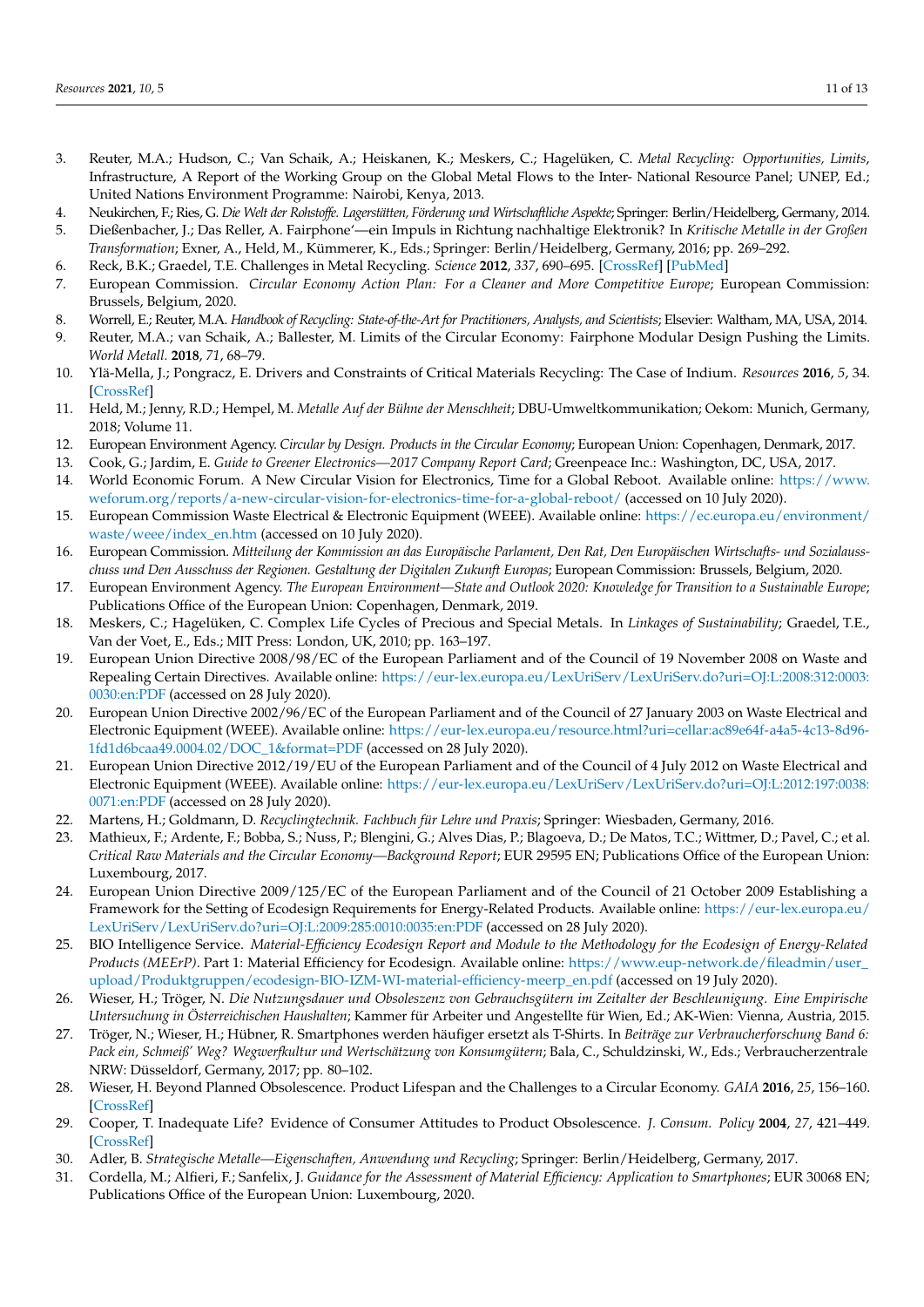- <span id="page-11-0"></span>32. Jardim, E. *From Smart to Senseless: The Global Impact of 10 Years of Smartphone*; Greenpeace Inc.: Washington, DC, USA, 2017.
- <span id="page-11-1"></span>33. European Commission. *Report from the Commission to the European Parliament, the Council, the European Economic and Social Committee and the Committee of the Regions. On the Implementation of the Circular Economy Action Plan*; European Commission: Brussels, Belgium, 2019.
- <span id="page-11-2"></span>34. European Commission. *Study on the EU's List of Critical Raw Materials—Final Report*; Publications Office of the European Union: Luxembourg, 2020.
- <span id="page-11-3"></span>35. U.S. Geological Survey (USGS). *Mineral Commodity Summaries 2020*; USGS: Reston, VA, USA, 2020.
- <span id="page-11-4"></span>36. Nordmann, J.; Welfens, M.J.; Fischer, D.; Nemnich, C.; Bookhagen, B.; Bienge, K.; Niebert, K. *Die Rohstoff-Expedition. Entdecke, Was in (d)Einem Handy Steckt!* 2nd ed.; Springer: Berlin/Heidelberg, Germany, 2015.
- <span id="page-11-5"></span>37. Marscheider-Weidemann, F.; Langkau, S.; Hummen, T.; Erdmann, L.; Espinoza, L.T.; Angerer, G.; Marwede, M.; Benecke, S. *Rohstoffe für Zukunftstechnologien 2016*; DERA Rohstoffinformationen 28; Deutsche Rohstoffagentur: Berlin, Germany, 2016.
- <span id="page-11-6"></span>38. Graedel, T.E.; Allwood, J.; Birat, J.-P.; Reck, B.K.; Sibley, S.F.; Sonnemann, G.; Buchert, M.; Hagelüken, C. *Recycling Rates of Metals. A Status Report*; UNEP, Ed.; United Nations Environment Programme: Nairobi, Kenya, 2011.
- <span id="page-11-7"></span>39. Forti, V.; Balde, C.P.; Kuehr, R.; Bel, G. *The Global E-Waste Monitor 2020: Quantities, Flows and the Circular Economy Potential*; UNU: Bonn, Germany; UNITAR: Geneva, Switzerland; ITU: Rotterdam, The Netherlands, 2020.
- <span id="page-11-8"></span>40. European Environment Agency. *Is Europe Living within the Limits of Our Planet? An Assessment of Europe's Environmental Footprints in Relation to Planetary Boundaries*; European Environment Agency: Copenhagen, Denmark, 2020.
- <span id="page-11-9"></span>41. Opschoor, J.B. Ecospace and the Fall and Rise of Throughput Intensity. *Ecol. Econ.* **1995**, *15*, 137–140. [\[CrossRef\]](http://doi.org/10.1016/0921-8009(95)00070-4)
- <span id="page-11-10"></span>42. Meadows, D.; Meadows, D.; Zahn, E.; Milling, P. *Die Grenzen des Wachstums. Bericht des Club of Rome Zur Lage der Menschheit*; Dva Informativ: Stuttgart, Germany, 1972.
- <span id="page-11-11"></span>43. Schmidt-Bleek, F. *Wieviel Umwelt Braucht Der Mensch? MIPS—Das Maß Für Ökologisches Wirtschaften*; Birkhäuser: Berlin, Germany, 1993.
- <span id="page-11-12"></span>44. Liedtke, C.; Bienge, K.; Wiesen, K.; Teubler, J.; Greiff, K.; Lettenmeier, M.; Rohn, H. Resource Use in the Production and Consumption System—The MIPS Approach. *Resources* **2014**, *3*, 544–574. [\[CrossRef\]](http://doi.org/10.3390/resources3030544)
- <span id="page-11-13"></span>45. Hagelüken, C. Recycling of Electronic Scrap at Umicore Precious Metals Refining. In Proceedings of the Acta Metallurgica Slovaca, Štrbské Pleso, Slovakia, 20–22 June 2006.
- <span id="page-11-14"></span>46. Nolte, A. Metals for Progress—Nachhaltige Multi-Metall-Gewinnung bei Aurubis. In *Recycling und Rohstoffe*; Thiel, S., Thome-Kozmiensky, E., Goldmann, D., Eds.; Thome-Kozmiensky Verlag GmbH: Neuruppin, Germany, 2018; Volume 11, pp. 299–306.
- <span id="page-11-15"></span>47. Reuter, M.A.; Matusewicz, R.; Van Schaik, A. Lead, Zinc and Their Minor Elements: Enablers of a Circular Economy. *World Metall.* **2015**, *68*, 134–148.
- <span id="page-11-16"></span>48. Li, S.; Tang, M.; He, J.; Yang, S.; Tang, C.; Chen, Y. Extraction of Indium from Indium-Zinc Concentrates. *Trans. Nonferrous Met. Soc. China* **2006**, *16*, 1448–1454. [\[CrossRef\]](http://doi.org/10.1016/S1003-6326(07)60036-3)
- <span id="page-11-17"></span>49. DIHK; DIN; ZDH. 1 × 1 Der Normung. Ein Praxisorientierter Leitfaden Für KMU. Available online: [https://www.din.de/resource/](https://www.din.de/resource/blob/69886/5bd30d4f89c483b829994f52f57d8ac2/kleines-1x1-der-normung-neu-data.pdf) [blob/69886/5bd30d4f89c483b829994f52f57d8ac2/kleines-1x1-der-normung-neu-data.pdf](https://www.din.de/resource/blob/69886/5bd30d4f89c483b829994f52f57d8ac2/kleines-1x1-der-normung-neu-data.pdf) (accessed on 22 December 2020).
- <span id="page-11-18"></span>50. DIN e.V. Normen Und Standards Ebnen Der Circular Economy Den Weg. Available online: [https://www.din.de/de/forschung](https://www.din.de/de/forschung-und-innovation/themen/circular-economy)[und-innovation/themen/circular-economy](https://www.din.de/de/forschung-und-innovation/themen/circular-economy) (accessed on 15 October 2020).
- <span id="page-11-19"></span>51. Mouyal, N. Anwendung von Normen Auf Die Kreislaufwirtschaft. Available online: [https://www.dke.de/de/arbeitsfelder/](https://www.dke.de/de/arbeitsfelder/components-technologies/news/anwendung-von-normen-auf-die-kreislaufwirtschaft) [components-technologies/news/anwendung-von-normen-auf-die-kreislaufwirtschaft](https://www.dke.de/de/arbeitsfelder/components-technologies/news/anwendung-von-normen-auf-die-kreislaufwirtschaft) (accessed on 31 August 2020).
- <span id="page-11-21"></span><span id="page-11-20"></span>52. International Electrotechnical Commission IEC TC 111. Available online: <https://tc111.iec.ch/#about> (accessed on 15 October 2020). 53. Kalyani, N.T.; Swart, H.; Dhoble, S.J. *Principles and Applications of Organic Light Emitting Diodes (OLEDs)*; Woodhead Publishing:
- <span id="page-11-22"></span>Cambridge, UK, 2017. 54. British Geological Survey; Bureau de Recherches Géologiques et Minières; Deloitte Sustainability; European Commission; Directorate-General for Internal Market, Industry, Entrepreneurship and SMEs; Toegepast natuurwetenschappelijk onderzoek. *Study on the Review of the List of Critical Raw Materials: Critical Raw Materials Factsheets*; Publications Office of the European Union: Luxembourg, 2017.
- <span id="page-11-23"></span>55. U.S. Geological Survey (USGS). Mineral Commodity Summaries. Available online: [https://www.usgs.gov/centers/nmic/](https://www.usgs.gov/centers/nmic/mineral-commodity-summaries) [mineral-commodity-summaries](https://www.usgs.gov/centers/nmic/mineral-commodity-summaries) (accessed on 13 December 2020).
- <span id="page-11-24"></span>56. Watari, T.; Nansai, K.; Nakajima, K. Review of Critical Metal Dynamics to 2050 for 48 Elements. *Resour. Conserv. Recycl.* **2020**, *155*, 104669. [\[CrossRef\]](http://doi.org/10.1016/j.resconrec.2019.104669)
- <span id="page-11-25"></span>57. Angerer, G.; Marscheider-Weidemann, F.; Lüllmann, A.; Erdmann, L.; Scharp, M.; Handke, V.; Marwede, M. *Rohstoffe für Zukunftstechnologien*, 2nd ed.; Fraunhofer IRB Verlag: Stuttgart, Germany, 2009.
- <span id="page-11-26"></span>58. Schwarz-Schampera, U. Indium. In *Critical Metals Handbook*; Gunn, G., Ed.; John Wiley & Sons: Nottingham, UK, 2014; pp. 204–229.
- <span id="page-11-27"></span>59. Werner, T.T.; Gavin, M.M.; Simon, M.J. The World's by Product and Critical Metal Resources Part III: A Global Assessment of Indium. *Ore Geol. Rev.* **2017**, *86*, 939–956. [\[CrossRef\]](http://doi.org/10.1016/j.oregeorev.2017.01.015)
- <span id="page-11-28"></span>60. Nassar, N.T.; Graedel, T.E.; Harper, E.M. By-Product Metals Are Technologically Essential but Have Problematic Supply. *Adv. Sci.* **2015**, *1*, e1400180. [\[CrossRef\]](http://doi.org/10.1126/sciadv.1400180) [\[PubMed\]](http://www.ncbi.nlm.nih.gov/pubmed/26601159)
- <span id="page-11-29"></span>61. Mostert, C.; Bringezu, S. Measuring Product Material Footprint as New Life Cycle Impact Assessment Method: Indicators and Abiotic Characterization Factors. *Resources* **2019**, *8*, 61. [\[CrossRef\]](http://doi.org/10.3390/resources8020061)